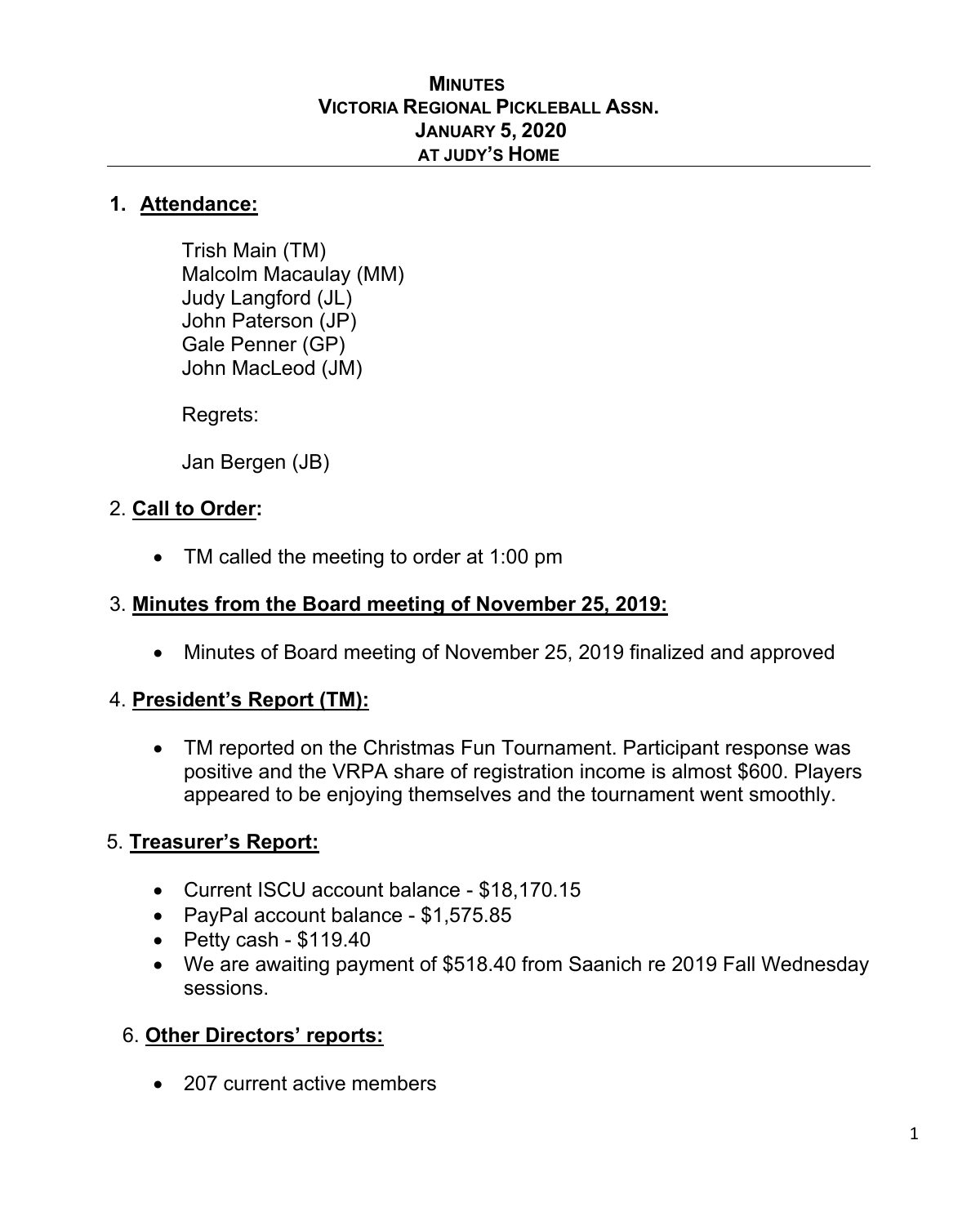• MM reported on the first drills and ladder session in January 2020. 16 players participated in almost 2 hours of game simulation drills followed by 1 hour of random start ladder play

# 7. **Old Business:**

- Pearkes Contract (TM and MM):
- The Board discussed various problems that have arisen with Pearkes respecting the renegotiation and continuing operation of our contract. These events included Pearkes renting out our January – March Wednesday afternoon slot to someone else. This necessitated moving our weekly program to Friday afternoons for that period
- June Tournament (TM):
- TM provided a spreadsheet comparison and projection of costs into 2021 based on Pearkes' recent statement of projected significant annual daily rental increases
- The Board discussed approaching a potential major sponsor in addition to Dave Langlois and also forming a tournament committee including non-board members. TM will write a description of the various skills or experience needed

# 9. **New Business:**

- Long Range Planning
- The Board discussed the need for long range budget planning but noted the approach is partially dependent on whether we become involved in fundraising with respect to indoor or outdoor court construction. The Board continues to seek out possible partners in that regard. Our approach to potential partners may also be impacted by other local groups or organizations seeking similar outcomes. We want to encourage these groups or organizations to work with us as much as possible.
- April May Wednesday Sessions